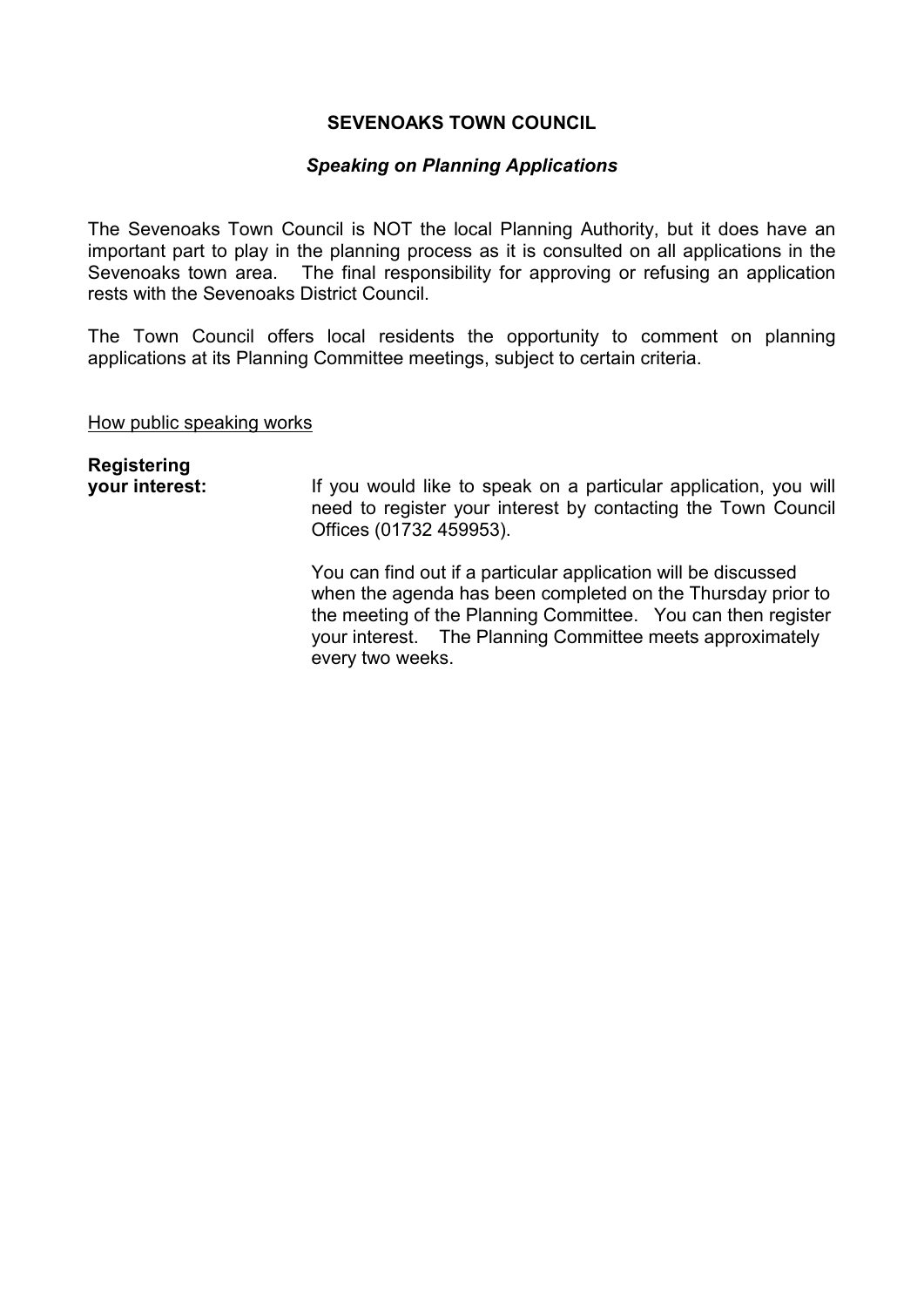**The right to speak:** To make sure the Planning Committee can deal with all its business the Town Council has decided that only one speaker will be allowed to speak for, and one against, a particular application.

> If you would like to speak, you need to register your interest with the Town Council by 12noon at the latest on the day of the meeting. Applications to speak will be registered on a "first come, first served" basis.

> If there is more than one potential speaker in support of an application, preference will be given to the applicant or their agent.

> *Please note that every endeavour will be made to inform the applicant or their agent if someone registers to speak against their application.*

**Points to remember** Because of the volume of business at Planning Committee meetings you will only be able to speak for up to 3 minutes and this time limit will be strictly enforced.

> It may help to have a note of the main points you wish to cover. You may read from a prepared text if you wish.

Try to be brief and to the point.

Make sure your comments relate to issues the Committee can take into account. These include the District Council's Local Plan, the effect of an application on access, local amenities, neighbours or the character of the area.

Raising non-planning matters such as the impact on property values, competition with existing businesses, and private concerns such as covenants will not influence the Planning Committee's recommendation.

Avoid derogatory or defamatory statements. There is no legal protection for comments made at meetings.

There are no facilities for audio-visual display.